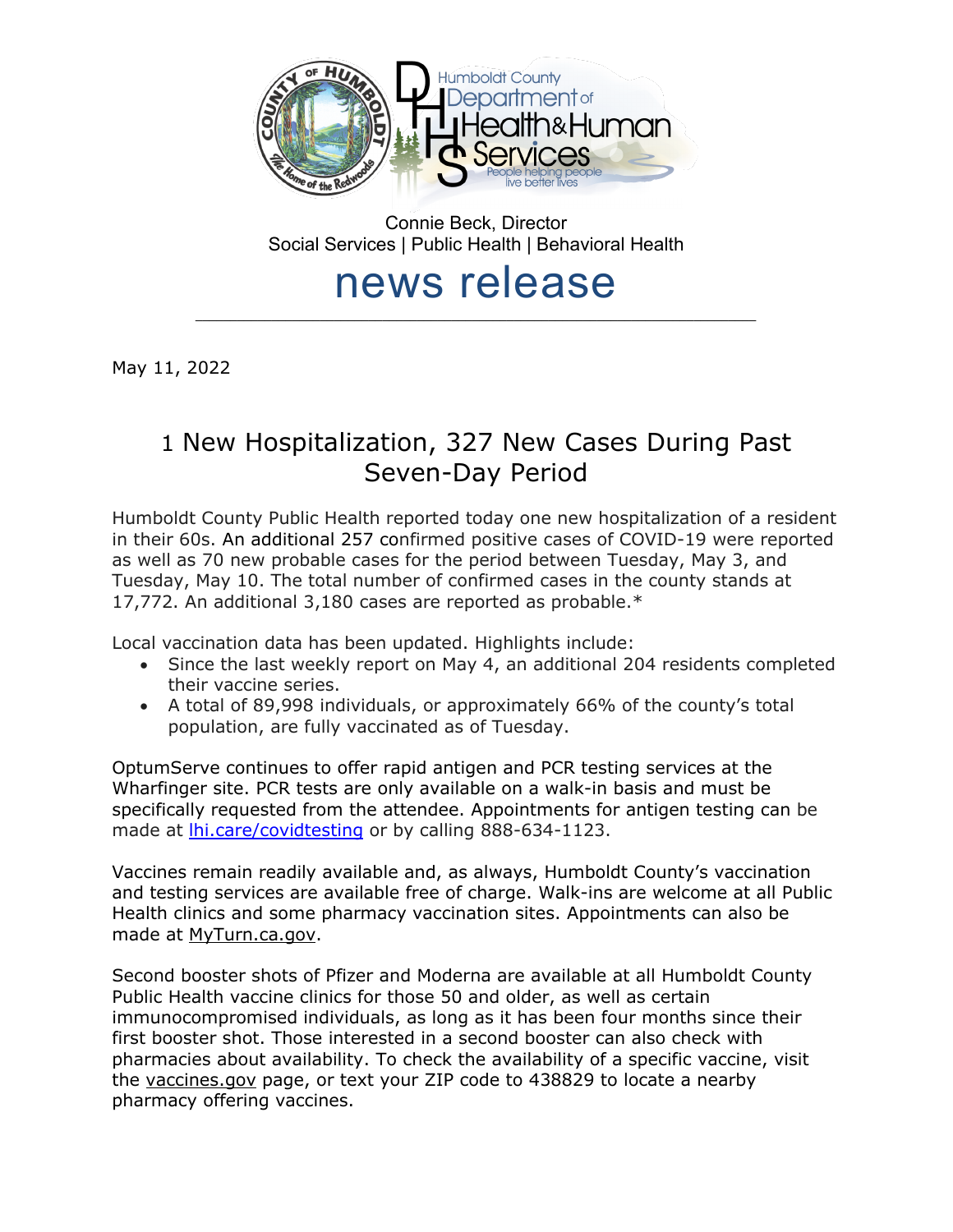See the schedule below for specific Public Health vaccination and testing clinic dates, times, locations and available services. Questions about clinic services can be directed to Public Health at 707-445-6201.

## **McKinleyville — Thursday, May 12, 2 to 7 p.m.**

Church of the Joyful Healer (1944 Central Ave.) Ages 5 and older Pfizer/Johnson & Johnson/Moderna PCR and rapid testing available on a first-come first-served basis Walk-ins are welcome.

#### **Petrolia — Friday, May 13, 11 a.m. to 1:30 p.m.**

Mattole Valley Resource Center (167 Sherman St.) Ages 5 and older Pfizer/Johnson & Johnson/Moderna PCR and rapid testing available on a first-come first-served basis Walk-ins are welcome.

#### **Honeydew — Friday, May 13, 3:30 to 5:30 p.m.**

Honeydew School (1 Wilder Road) Ages 5 and older Pfizer/Johnson & Johnson/Moderna PCR and rapid testing available on a first-come first-served basis Walk-ins are welcome.

## **McKinleyville — Saturday, May 14, 9 a.m. to 3 p.m.**

McKinleyville High School (1300 Murray Road) Ages 5 and older Pfizer/Johnson & Johnson/Moderna PCR and rapid testing available on a first-come first-served basis Walk-ins are welcome.

## **Eureka — Monday, May 16, 9 a.m. to 3:30 p.m. Closed from noon to 1 p.m.**

Public Health Main Office (529 I St.) Ages 5 and older Pfizer/Johnson & Johnson/Moderna No testing available Walk-ins are welcome.

#### **Eureka — Tuesday, May 17, 9 a.m. to 4 p.m. Closed from noon to 1 p.m.**

Public Health Main Office (529 I St.) Ages 5 and older Pfizer/Johnson & Johnson/Moderna No testing available Walk-ins are welcome.